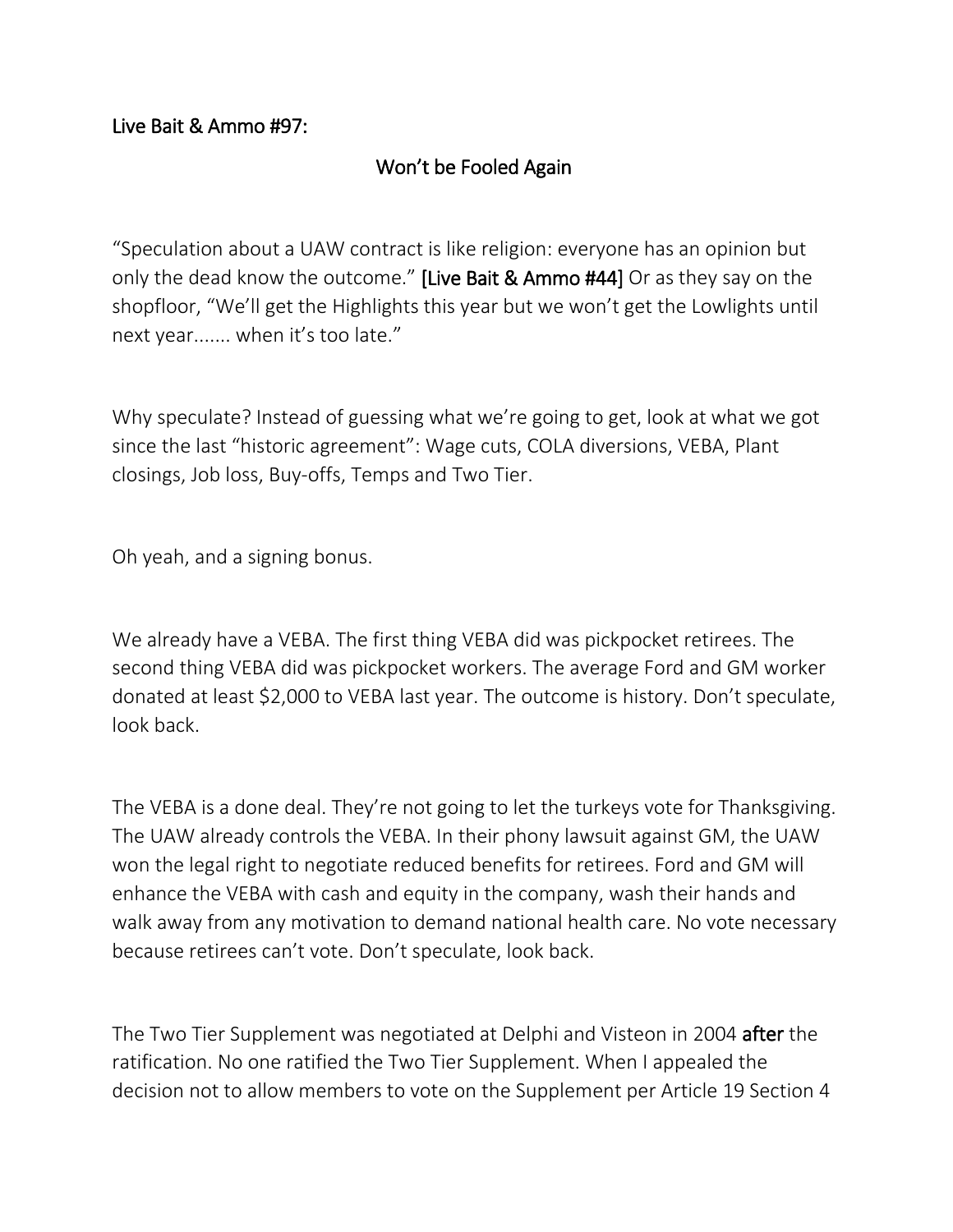of the UAW Constitution, the Concession Caucus argued that we had ratified the Supplement before it was negotiated. Besides, new hires were "a null class," they asserted.

The VEBA scam has been promoted as protection in the event of bankruptcy. If the companies are close to bankruptcy, where are they getting billions of cash to Vandalize Employee Benefits Again, and what the hell good is it for the UAW to have equity in a company on the verge of bankruptcy? So our president can have a place at the table? The Board of Directors Banquet?

We already have Two Tier. The Concession Caucus has effectively strong armed local unions into outsourcing jobs and reorganizing them at lower wages. On top of that, they've manned the lines with underpaid temporary workers who don't have health insurance. Don't speculate, look back. Two Tier is here.

Further buy-offs are in the cards. As corporations accelerate the transfer of assets overseas, the expanded utilization of temps will facilitate the transition. How do I know? Because they'll do what they've always done until we stop them. Don't speculate, look back.

Wage cuts have already been deducted in the last four years through COLA diversion and a transfer of the 3% raise due September 18, 2006. You don't think there's more to come? The diversion device coupled with a wage freeze will leverage further reductions in the 2007 contract. The whole package will be wrapped in a Job Security ribbon because that's the tradition.

Concessions don't save jobs. Concessions pay for severance packages and plant closings. But the Concession Caucus believes it's their mission to make the companies competitive at the expense of workers and their communities. That's not speculation, it's history. Look back.